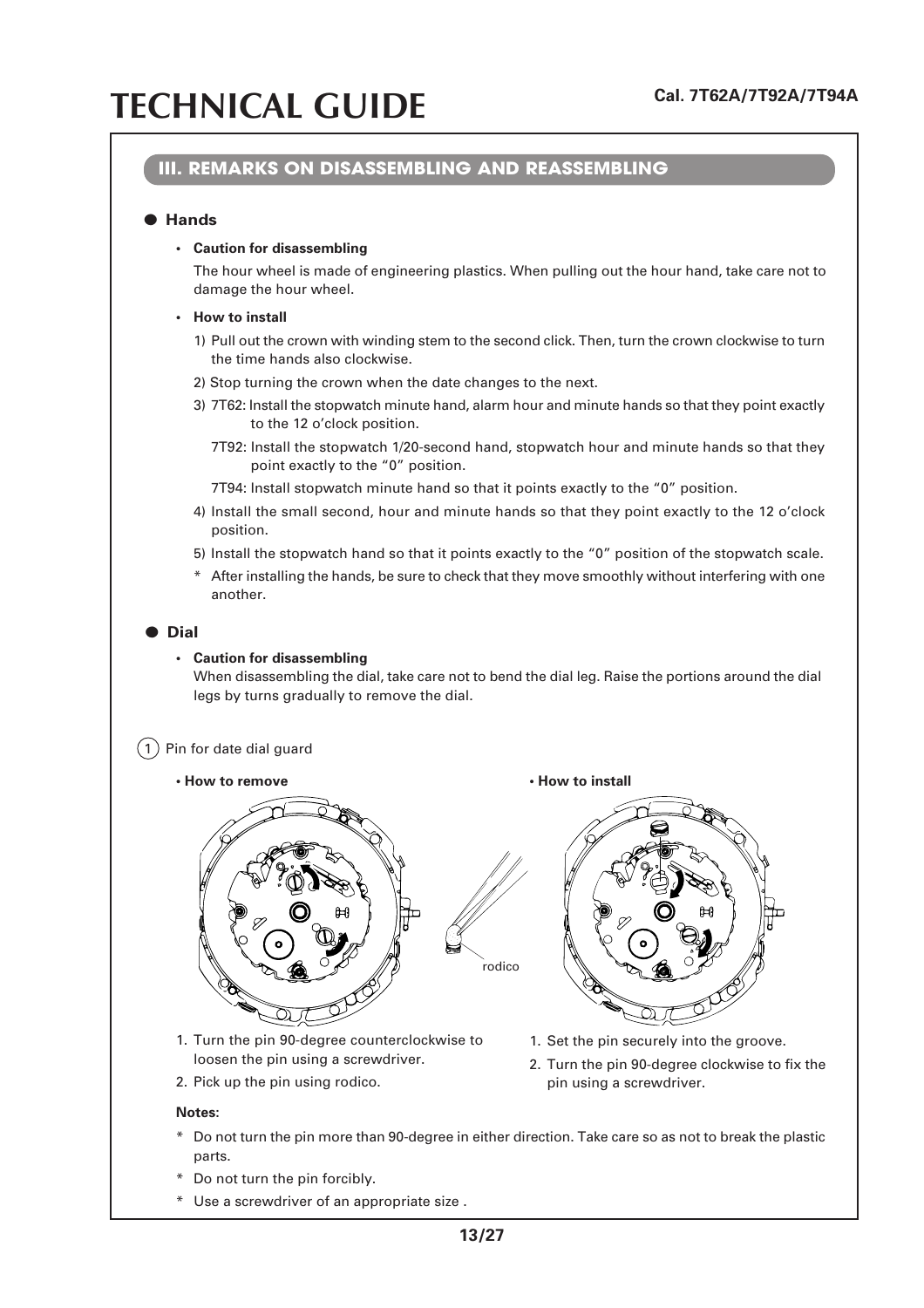#### **• Lubricating**

After installing the pins for date dial guard, lubricate the wheel edge of both the date driving wheel and date dial.

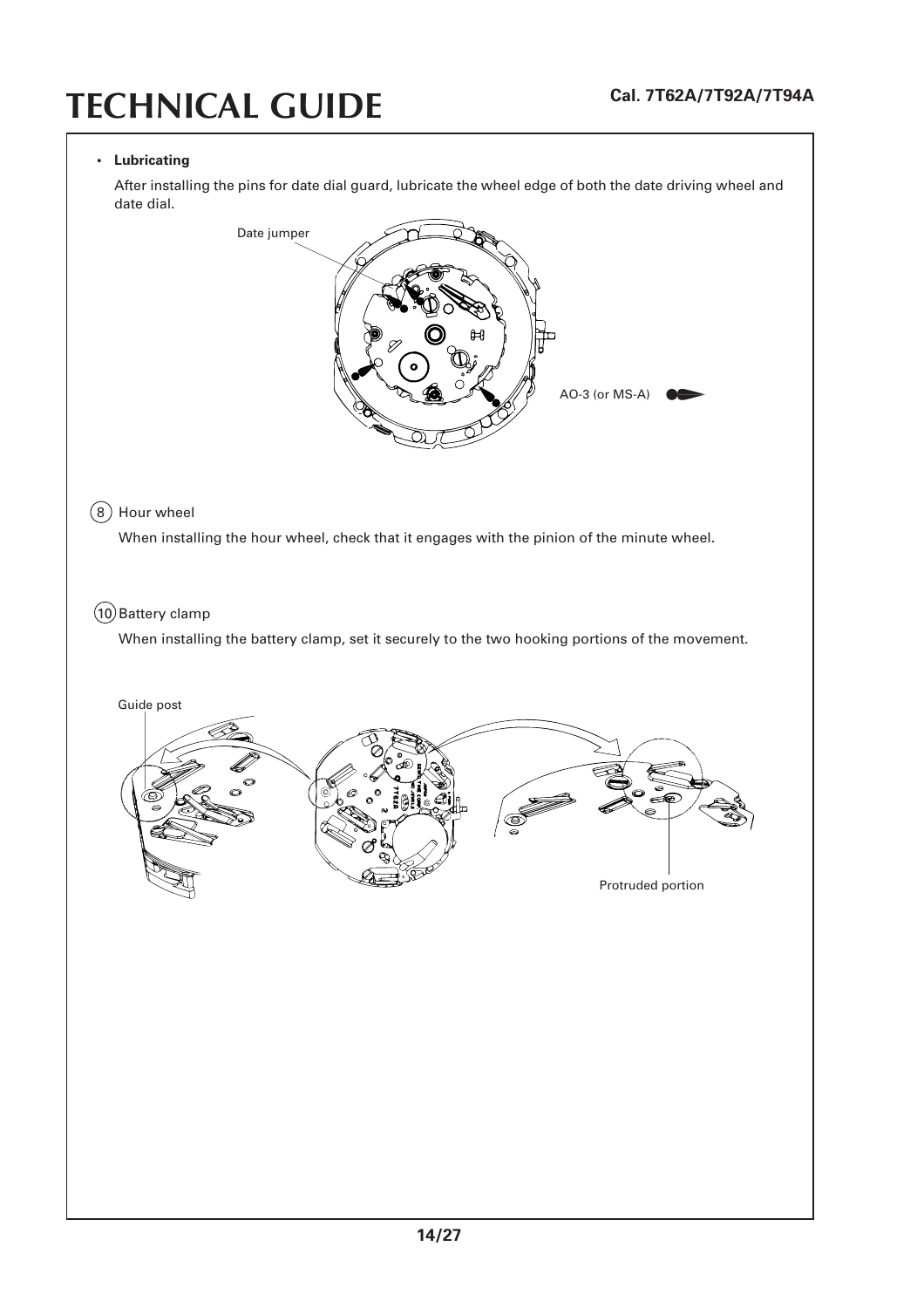(13) Circuit block cover

#### **• How to remove**

- 1) Loosen the four circuit block cover screws.
- 2) Release the four hooking portions of the circuit block cover (indicated by the arrows in the illustration below.)

#### **• How to install**

- 1) Have the four hooking portions of the circuit block cover (indicated by the arrows in the illustration below) catch the movement securely. In doing so, check if the circuit block is set properly to guide posts "a" and "b", and reset it in position if necessary.
- 2) Tighten the four circuit block cover screws. When tightening the screws, take care not to cut the coil.

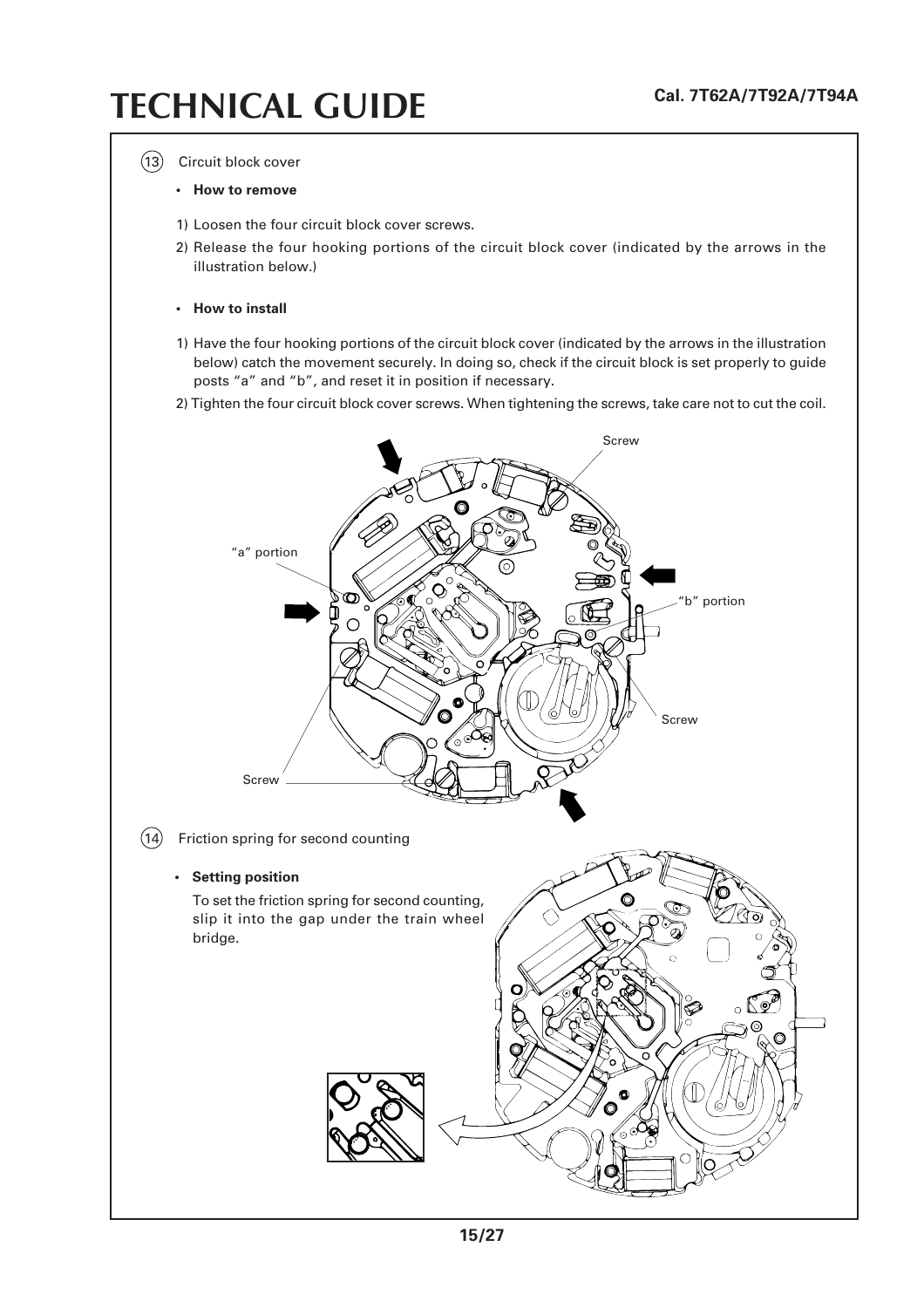(15) Circuit block

#### **• Caution for disassembling**

The circuit block is fixed to the train wheel bridge with the guide pins ("a","b","c","d" and "e" in the illustration shown below). When removing the circuit block from the guide pins, take care not to damage the circuit block.

#### **• How to install**

Have the guide holes of the circuit block ("a","b","c","d" and "e" portions in the illustration) securely caught by the guide pins of the train wheel bridge and the guide tubes of the main plate.

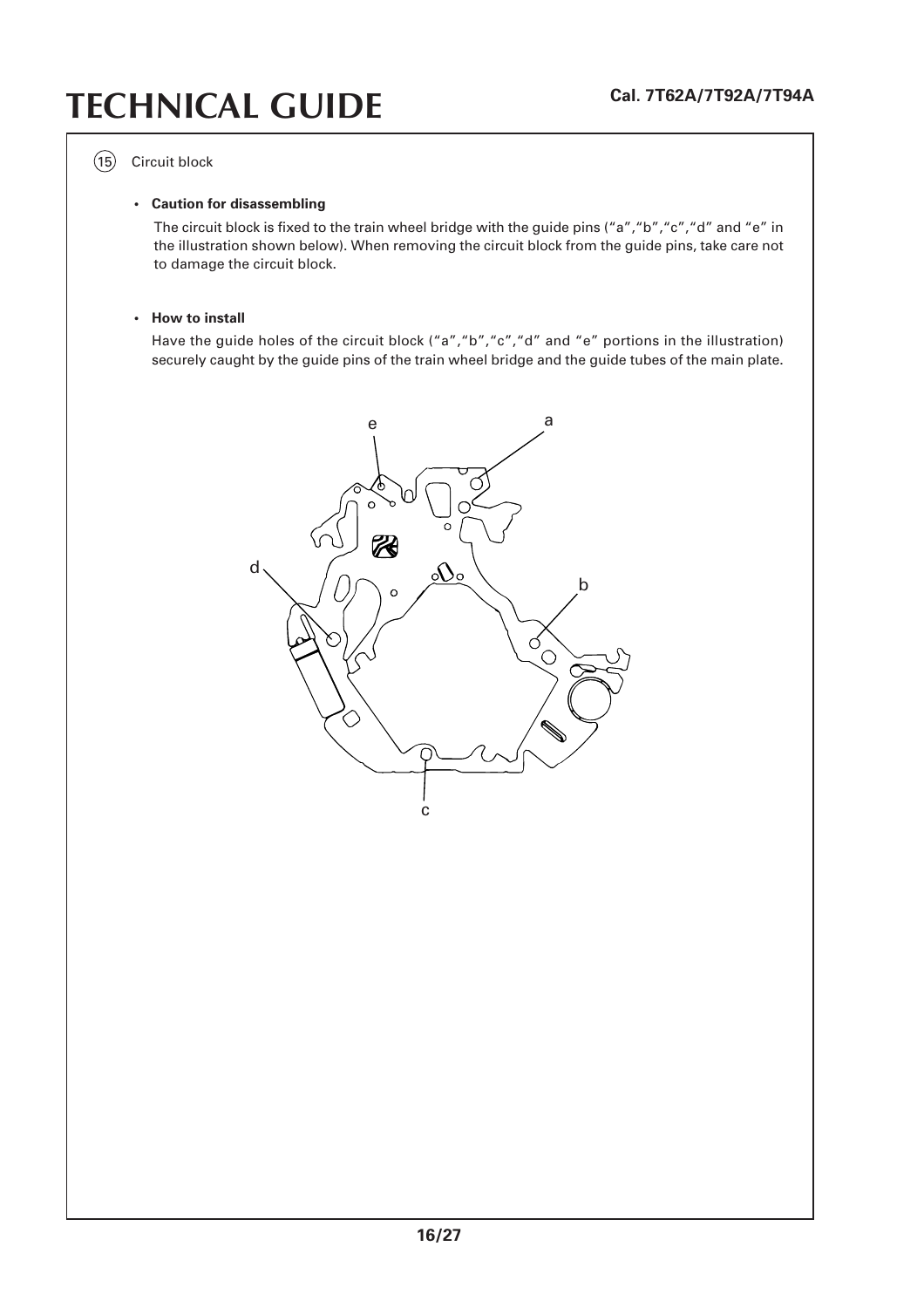#### $(18)$  Pin for train wheel bridge

#### **• How to remove**

Turn the pin 90 degrees counterclockwise with a screwdriver to loosen it.

#### **• How to install**

Set the pin in the direction as shown below. Then, turn it 90 degrees clockwise with a screwdriver to fix it.

#### **• Lubricating**

After installing the pin, lubricate the upper pivot of the parts as indicated in the table below.

|  |                   | AO-3 (or MS-A) $\bullet \bullet$                                                                               | AO-2 (or MS-F) $\mathbb{Q}$                                                                                       |
|--|-------------------|----------------------------------------------------------------------------------------------------------------|-------------------------------------------------------------------------------------------------------------------|
|  | <b>CAL. 7T62A</b> | Minute wheel<br>Small second wheel<br>Minute counting wheel<br>Center wheel for alarm<br>Second counting wheel | Chronograph rotor for second<br>Chronograph rotor for minute<br>Alarm rotor<br>Step rotor                         |
|  | <b>CAL. 7T92A</b> | Minute wheel<br>Small second wheel<br>Second counting wheel (1/20)<br>Second counting wheel                    | Chronograph rotor for second (1/20)<br>Chronograph rotor for second<br>Chronograph rotor for minute<br>Step rotor |
|  | <b>CAL. 7T94A</b> | Minute wheel<br>Small second wheel<br>Minute counting wheel                                                    | Chronograph rotor for second<br>Chronograph rotor for minute<br>Step rotor                                        |



### **• How to install**

Before installing the train wheel bridge, carefully check the setting positions of the wheels and rotors. Be sure to check that each rotor has a lower pivot attached securely.

**If the wheels and rotors are all set in position with the winding stem with crown at the first click, the train wheel bridge can be installed smoothly. There is no need to press down the train wheel bridge.**

If the train wheel bridge will not be seated in position smoothly, the other parts must be set in the wrong position. Check their setting positions.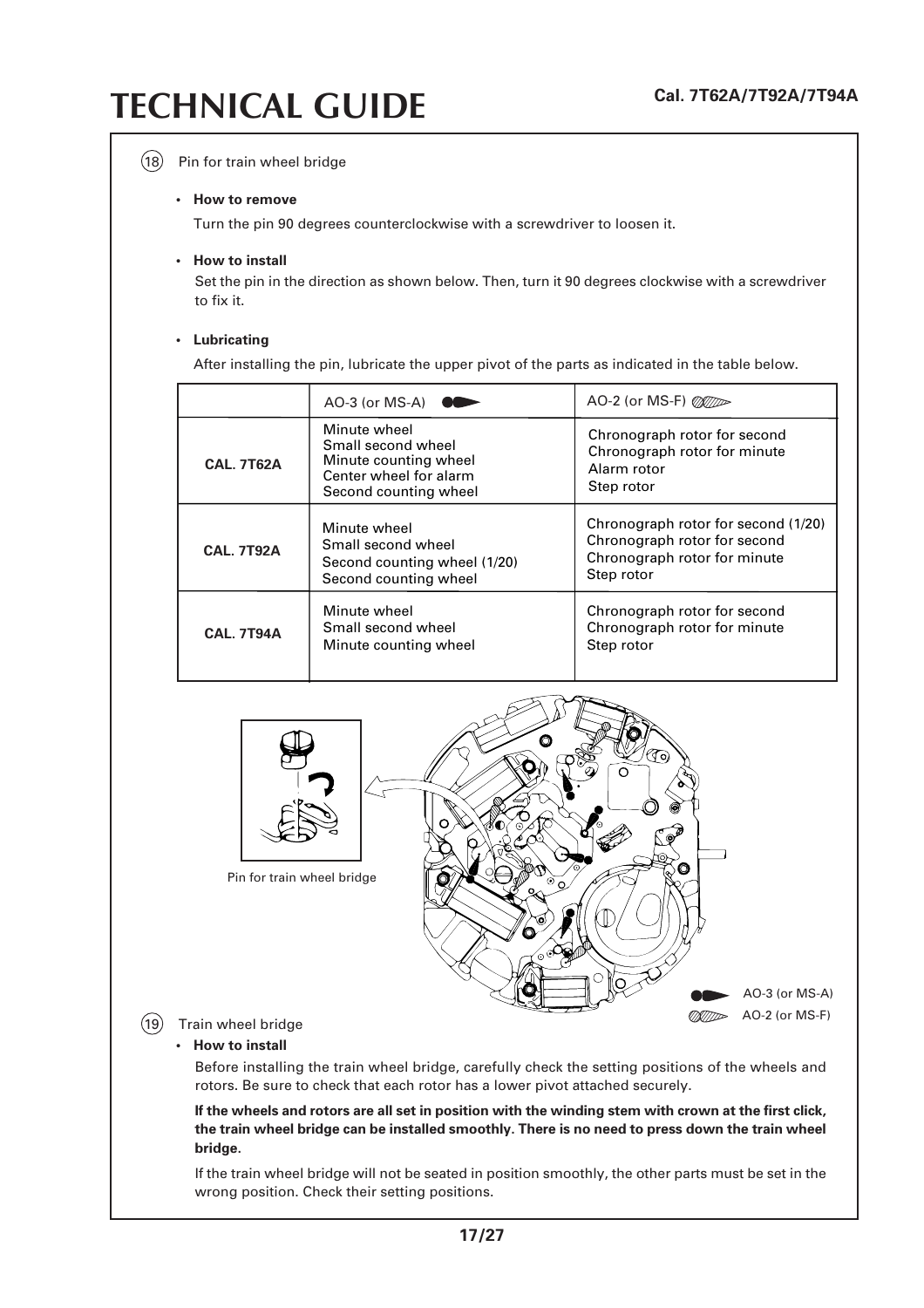#### ● **Wheels and pinions**

#### **Notes:**

1.

CAL. 7T62A:

Intermediate minute counting wheel and intermediate alarm wheel can be used interchangeably.

#### CAL. 7T92A:

Intermediate wheel for second counting (1/20) and intermediate minute counting wheel can be used interchangerably.

#### 2. The following rotors for each caliber can be used interchangeably:

#### CAL. 7T62A

- Chronograph rotor for second (1/5)
- Chronograph rotor for minute
- Alarm rotor
- Step rotor

#### CAL. 7T92A

- Chronograph rotor for second (1/20)
- Chronograph rotor for second
- Chronograph rotor for minute
- Step rotor

#### CAL. 7T94A

- Chronograph rotor for second (1/5)
- Chronograph rotor for minute
- Step rotor

#### **• Setting position**

See the illustration on the next page.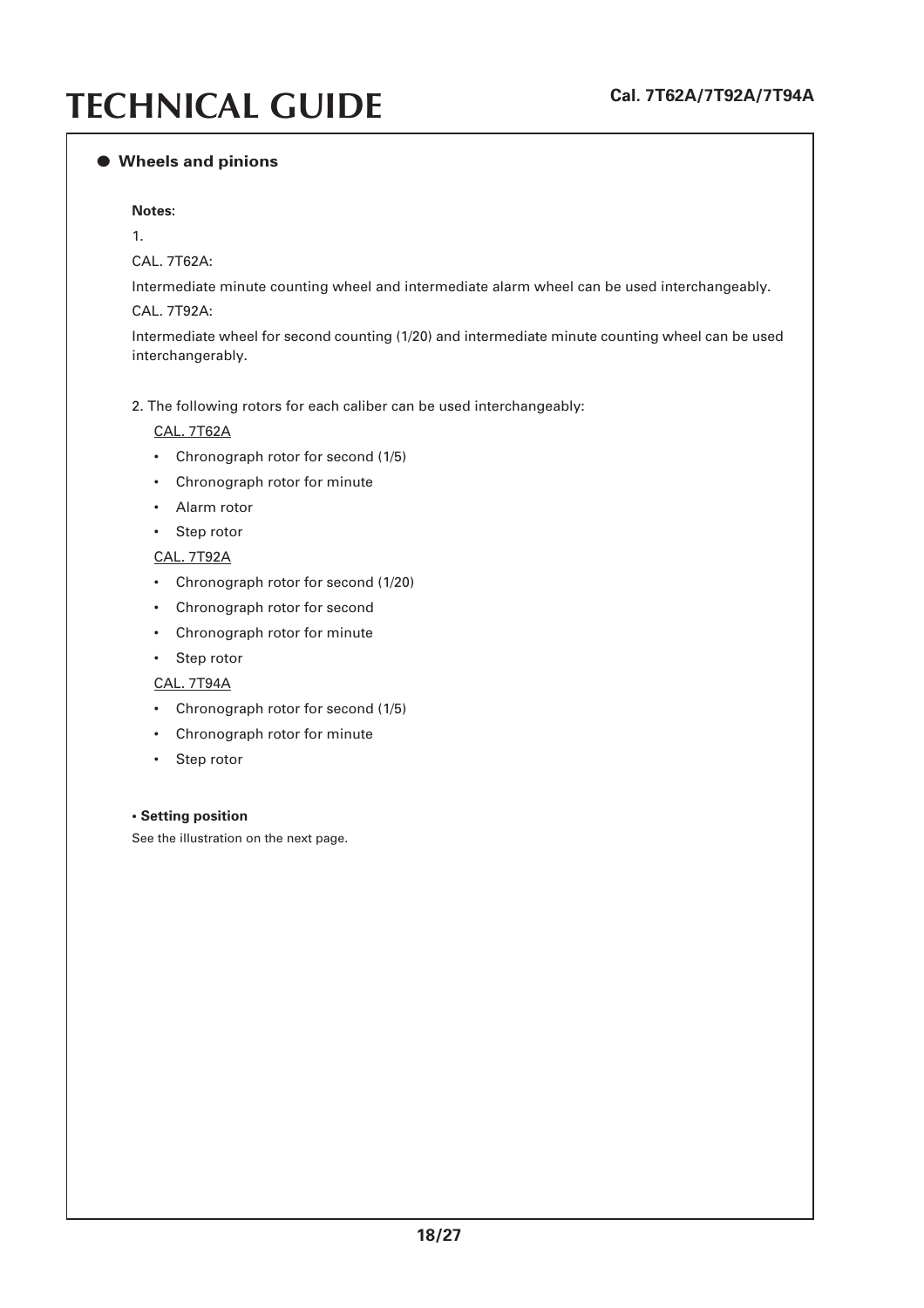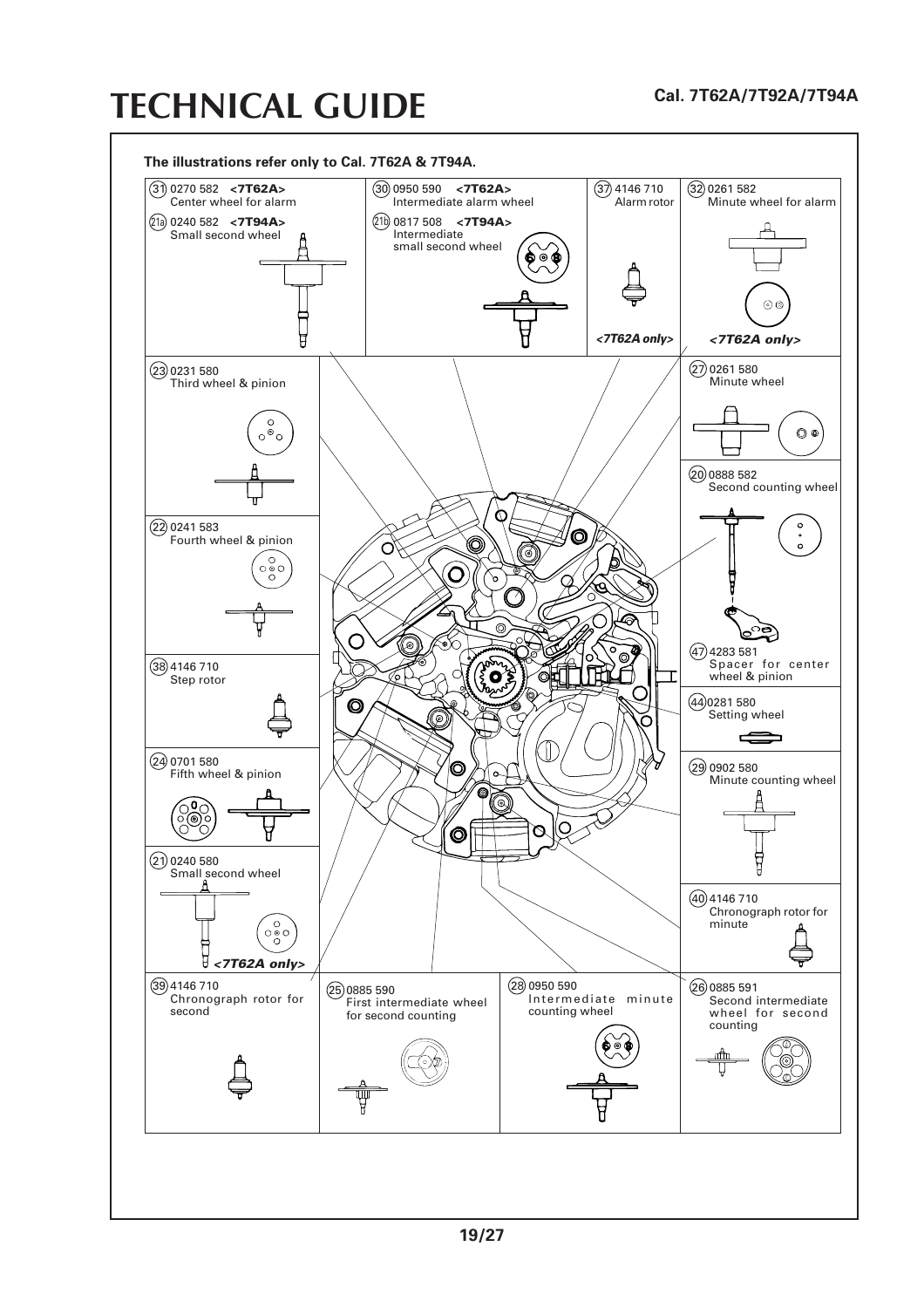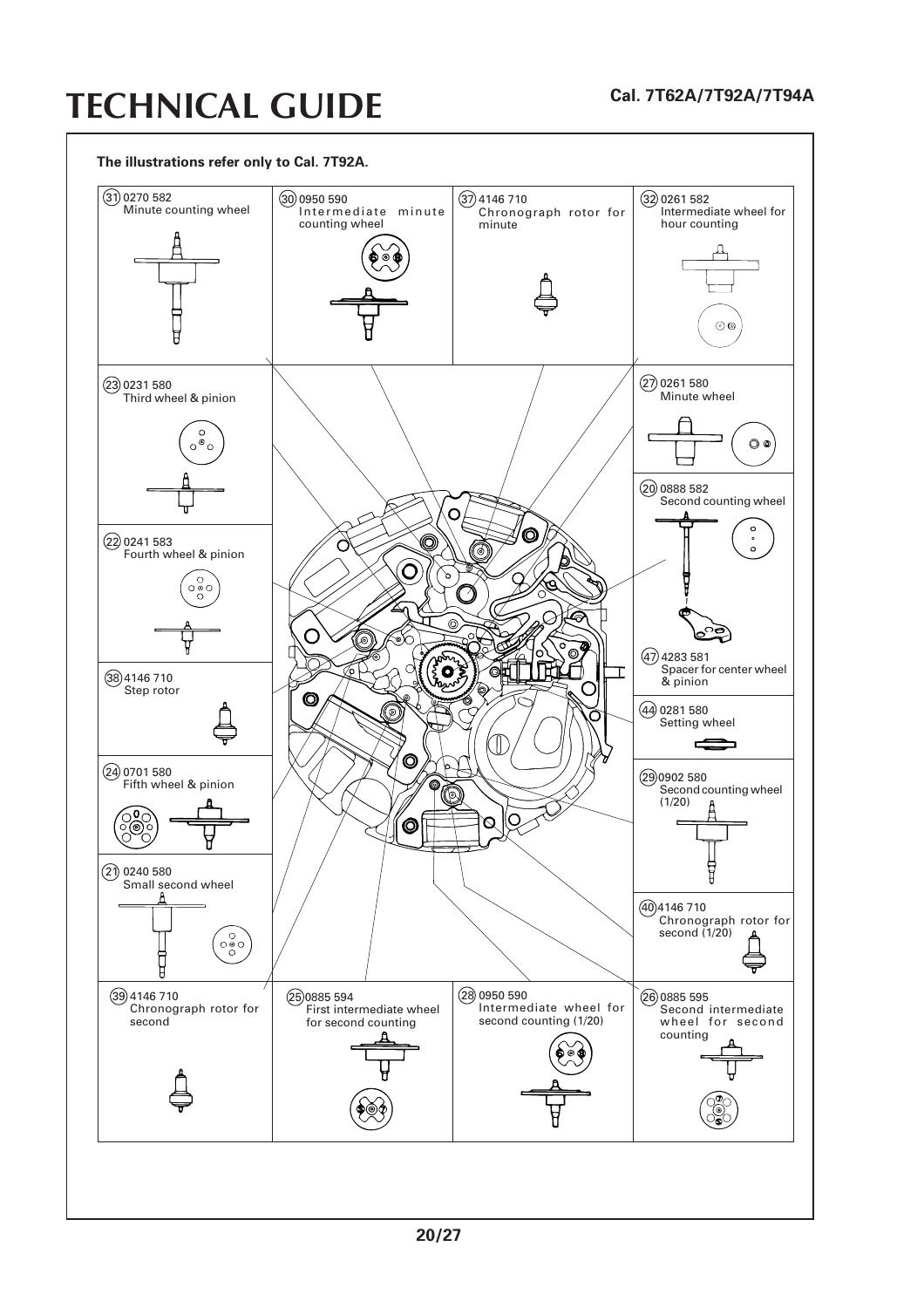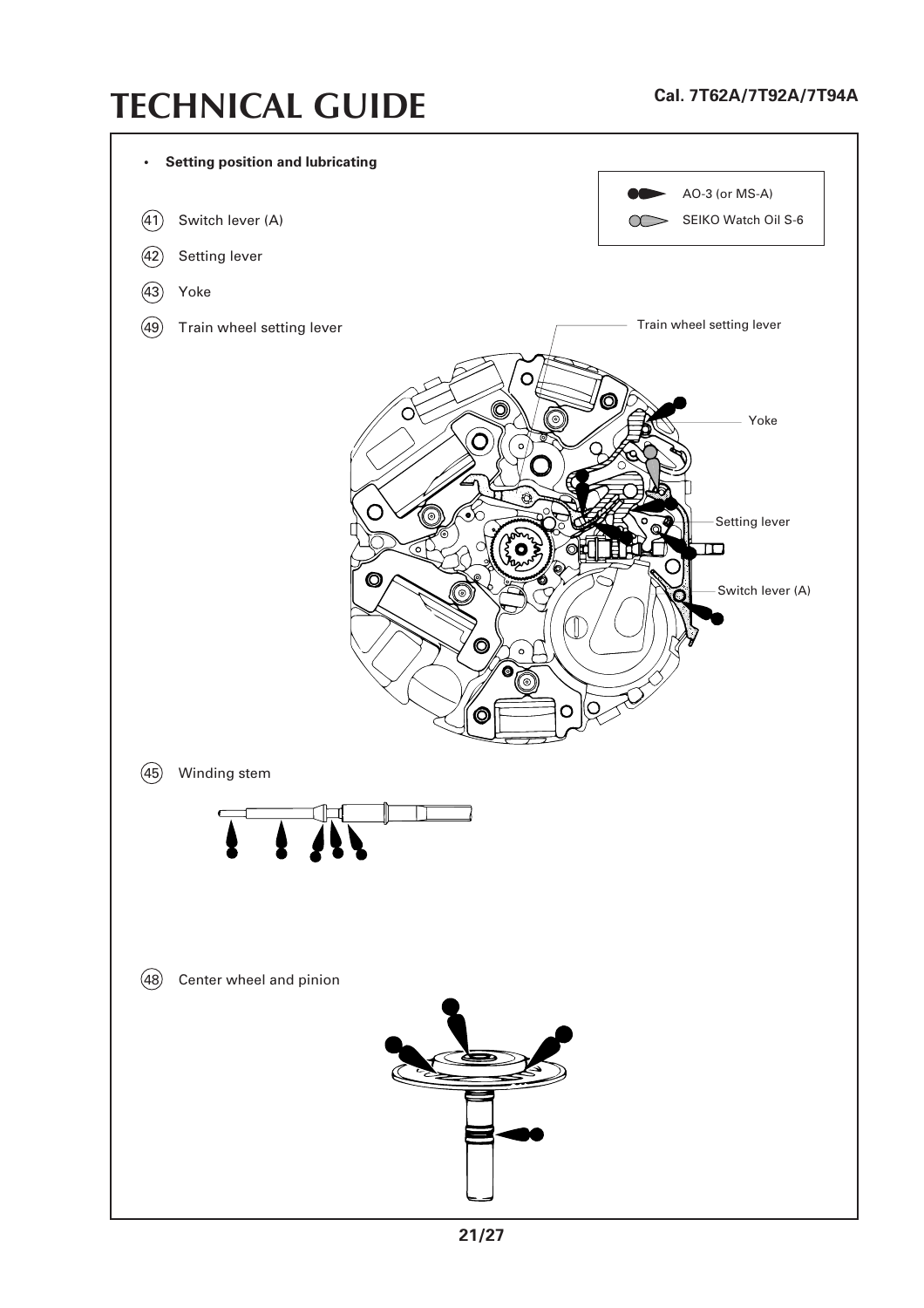55 Main plate **• Lubricating** Switch lever axle for switch lever (B)Ć O (C Q  $\circledcirc$ Ô  $\bullet$ Ó AO-3 (or MS-A) AO-2 (or MS-F) WITTD SEIKO Watch Oil S-6  $\infty$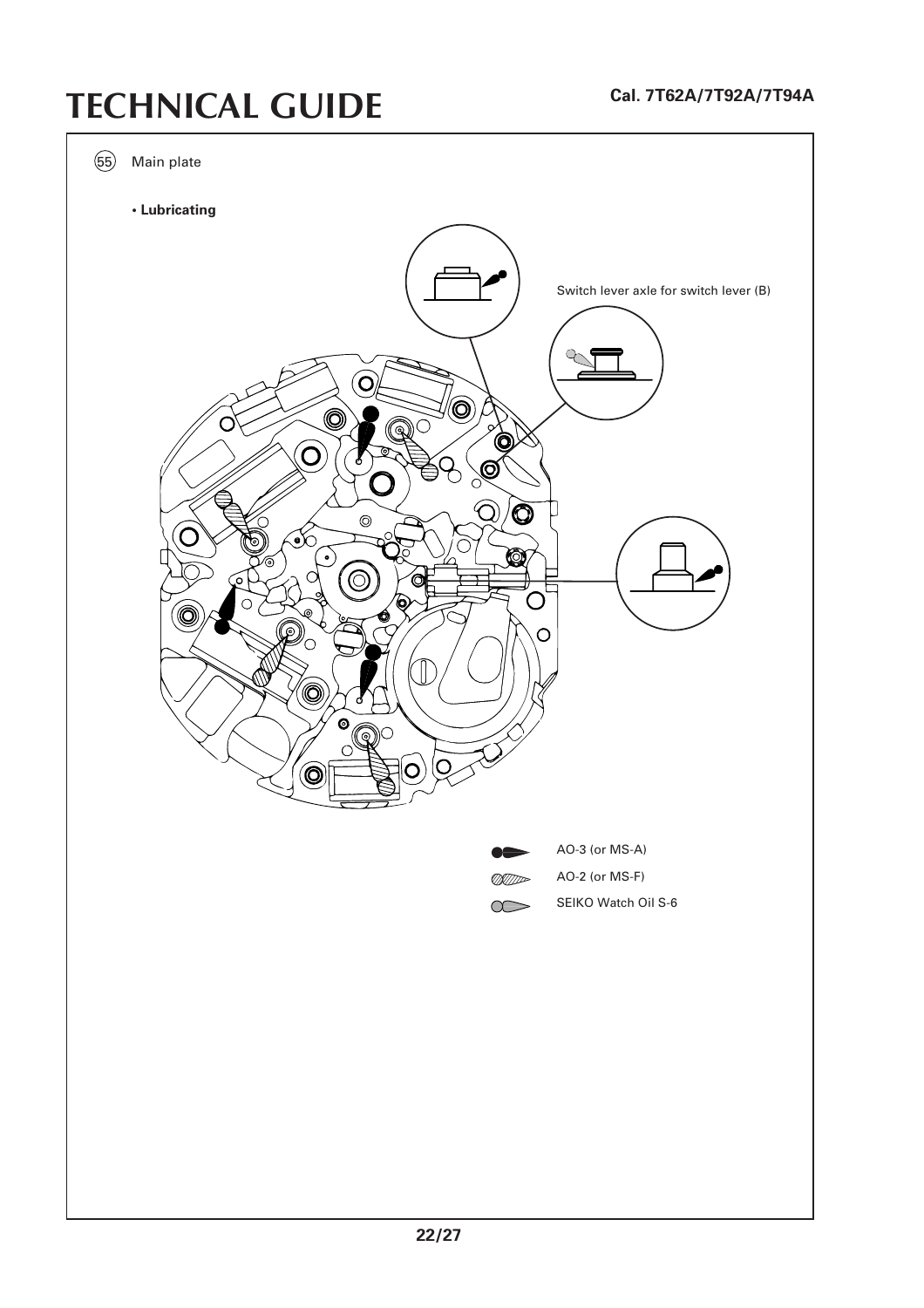### **IV. VALUE CHECKING**

### ● **Coil block resistance**

| Coil block (A)                                                                                       | 1.70 K $\Omega \sim$ 2.60 K $\Omega$ |  |
|------------------------------------------------------------------------------------------------------|--------------------------------------|--|
| Coil block for chronograph second                                                                    | 1.70 K $\Omega \sim$ 2.60 K $\Omega$ |  |
| Coil block for chronograph minute (Cal. 7T62A)<br>Coil block for second counting (1/20) (Cal. 7T92A) | 1.80 K $\Omega \sim 2.40$ K $\Omega$ |  |
| Coil block for alarm (Cal. 7T62A)<br>Coil block for chronograph (Cal. 7T92A)                         | 1.80 K $\Omega \sim$ 2.40 K $\Omega$ |  |

### $\bullet$  Upconverter coil resistance : 150  $\Omega \sim 180 \Omega$

### ● **Current consumption**

| For the whole movement      | Less than 1.10 $\mu$ A (with 1.55 V supplied from a battery) |  |
|-----------------------------|--------------------------------------------------------------|--|
|                             | (when the stopwatch is not used)                             |  |
| For the circuit block alone | Less than $0.20 \mu$ A (with 1.55 V supplied from a battery) |  |

**When measuring the current consumption with SEIKO Multi-Tester S-860, select the measurement range as follows:**

| For the whole movement      | Use the range of 40 $\mu$ A of SUPPLY V (= 1.55 V) & GATE TIME (2 S) |  |
|-----------------------------|----------------------------------------------------------------------|--|
| For the circuit block alone | Use the range of $4 \mu$ A of SUPPLY V (= 1.55 V) & GATE TIME (2 S)  |  |

### **V. FUNCTION CHECKING**

### ● **TIME SETTING AND STOPWATCH HAND POSITION ADJUSTMENT**

Follow the procedure in "II. NECESSARY PROCEDURE AFTER BATTERY CHANGE" to set the time hands and reset the stopwatch hands to the "0" position.

### **B** STOPWATCH FUNCTION

- \* Before checking the stopwatch function, reset the stopwatch hands to the "0" position following the procedure in "II. NECESSARY PROCEDURE AFTER BATTERY CHANGE."
- \* Check that the crown is at the normal position. If not, the stopwatch operation cannot be made.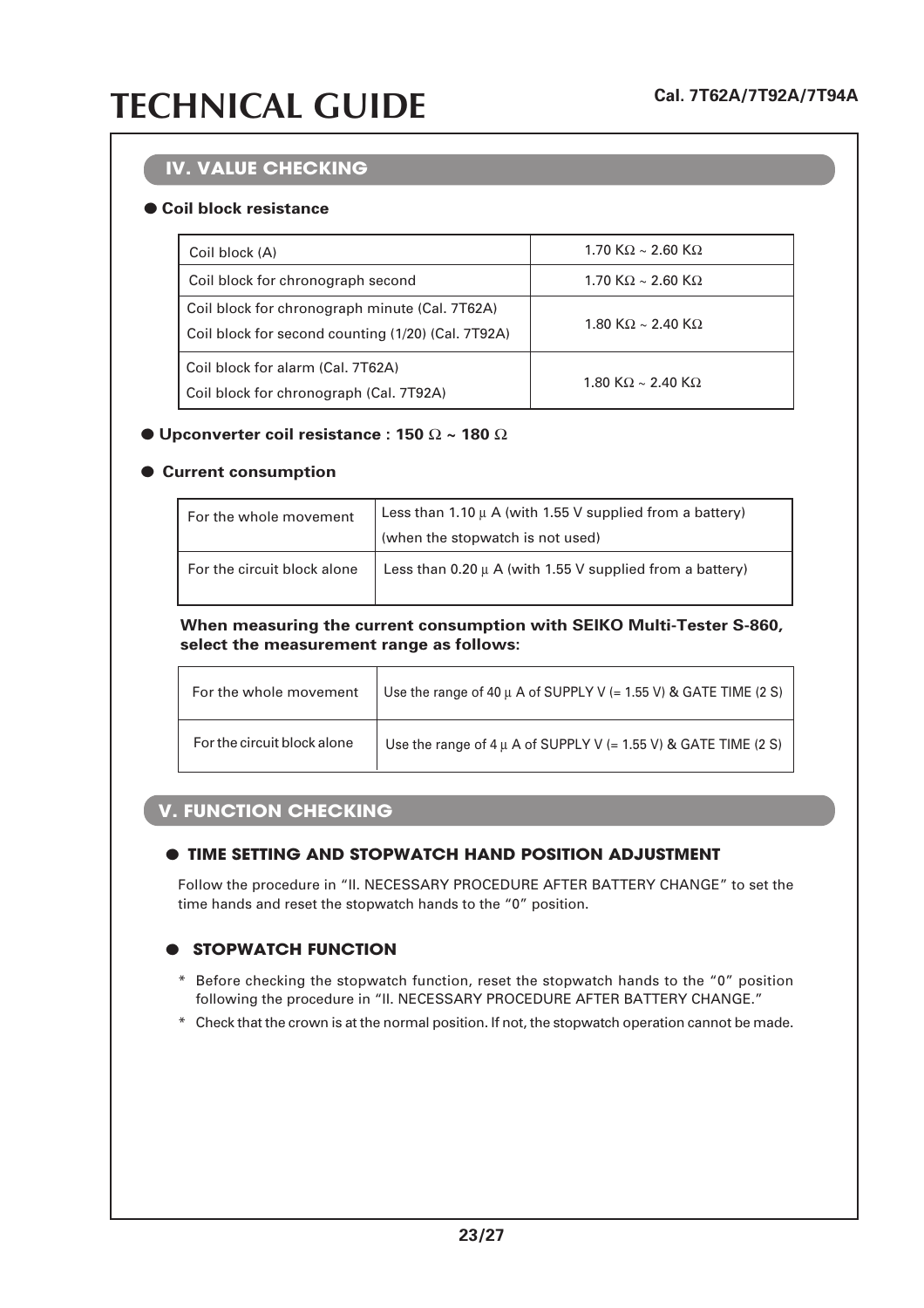

#### **Note for the stopwatch 1/20 second hand for Cal. 7T92A:**

\* After the stopwatch is started, the stopwatch 1/20-second hand automatically stops and stays at the "0" position if the measurement exceeds 10 minutes. When the measurement is stopped or split time is measured, it moves to indicate the elapsed 1/20 seconds.

Also, after the stopwatch is restarted or split time is released, the stopwatch 1/20-second hand automatically stops and stays at the "0" position if the measurement exceeds another 10 minutes.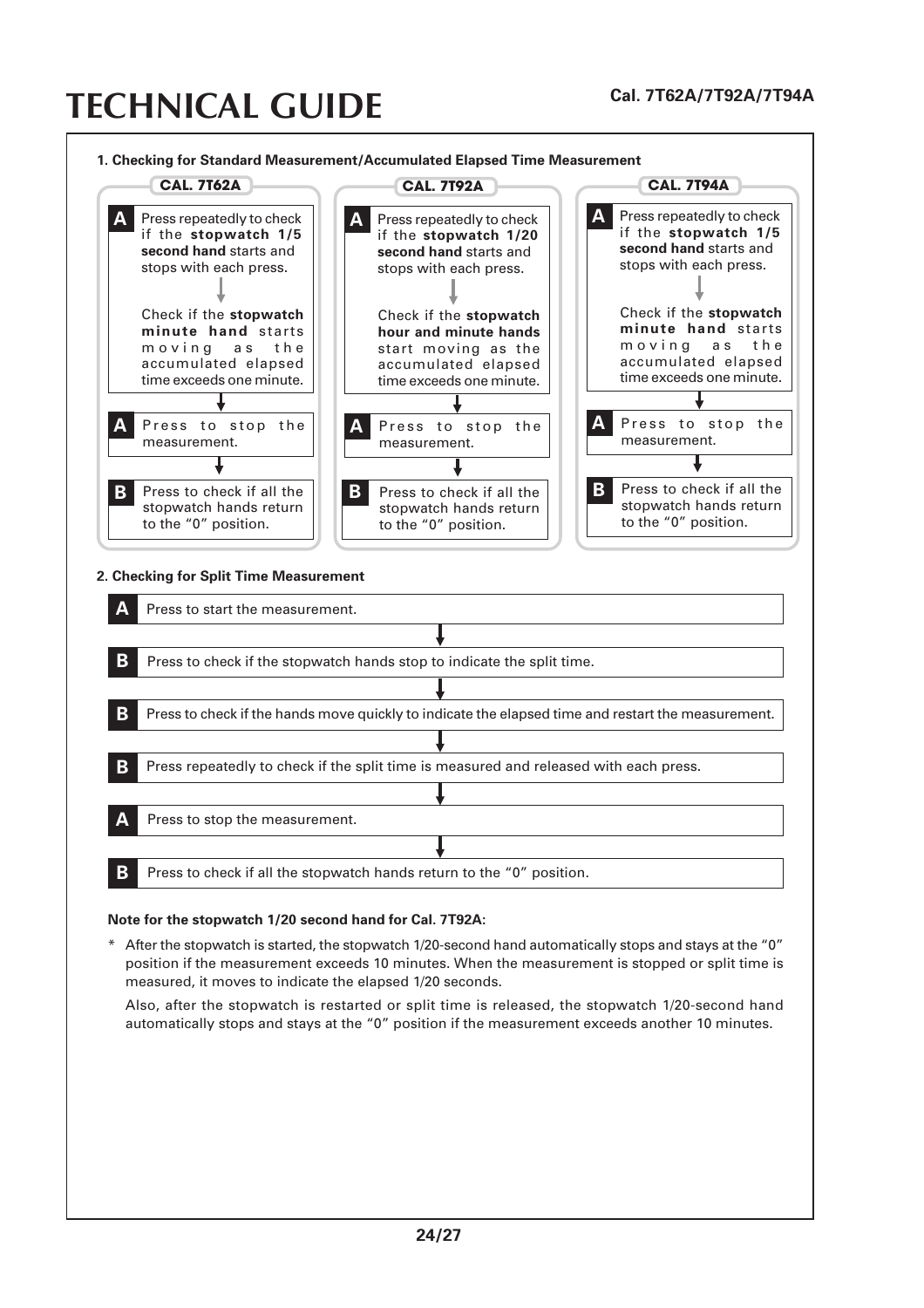| <b>ALARM FUNCTION (Only for Cal. 7T62A)</b>                                                                                                                                                                                                                                                                                |
|----------------------------------------------------------------------------------------------------------------------------------------------------------------------------------------------------------------------------------------------------------------------------------------------------------------------------|
| Before checking the alarm function, set the time and alarm hands to the current time following the<br>procedure in "II. NECESSARY PROCEDURE AFTER BATTERY CHANGE."                                                                                                                                                         |
| <b>Io Set the Alarm Time</b>                                                                                                                                                                                                                                                                                               |
| <b>CROWN</b><br>Pull out to the 1st click.                                                                                                                                                                                                                                                                                 |
| ▼                                                                                                                                                                                                                                                                                                                          |
| B<br>Press repeatedly to set the alarm hands to the desired alarm time.                                                                                                                                                                                                                                                    |
| * With each press, they move by one minute. They move quickly if the button is kept pressed. They stop when<br>they reach the current time. Release and press the button, and the hands will start moving again.<br>The single-time alarm cannot be set for a time more than 12 hours ahead of the current time.<br>$\ast$ |
| $\blacktriangledown$                                                                                                                                                                                                                                                                                                       |
| <b>CROWN</b> Push back in to the normal position.                                                                                                                                                                                                                                                                          |
| ❖ To Readjust the Designated Alarm Time<br><b>CROWN</b><br>Pull out to the 1st click.                                                                                                                                                                                                                                      |
| $\blacktriangledown$                                                                                                                                                                                                                                                                                                       |
| B<br>Press repeatedly to set the alarm hands to the desired alarm time.                                                                                                                                                                                                                                                    |
|                                                                                                                                                                                                                                                                                                                            |
| <b>CROWN</b><br>Push back in to the normal position.                                                                                                                                                                                                                                                                       |
|                                                                                                                                                                                                                                                                                                                            |
|                                                                                                                                                                                                                                                                                                                            |
| ❖ To Cancel the Alarm                                                                                                                                                                                                                                                                                                      |
| <b>CROWN</b><br>Pull out to the 1st click.                                                                                                                                                                                                                                                                                 |
| $\blacktriangledown$                                                                                                                                                                                                                                                                                                       |
| В<br>Press repeatedly to set the alarm hands to the current time.                                                                                                                                                                                                                                                          |
| $\blacktriangledown$                                                                                                                                                                                                                                                                                                       |
| <b>CROWN</b><br>Push back in to the normal position.                                                                                                                                                                                                                                                                       |
|                                                                                                                                                                                                                                                                                                                            |
|                                                                                                                                                                                                                                                                                                                            |
| At the designated alarm time, the alarm rings for 20 seconds and stops. To stop it manually, press button "A"<br>or "B".                                                                                                                                                                                                   |
| After the alarm rings, the alarm minute hand starts moving at one-minute intervals, then the alarm hands indicate<br>the current time.                                                                                                                                                                                     |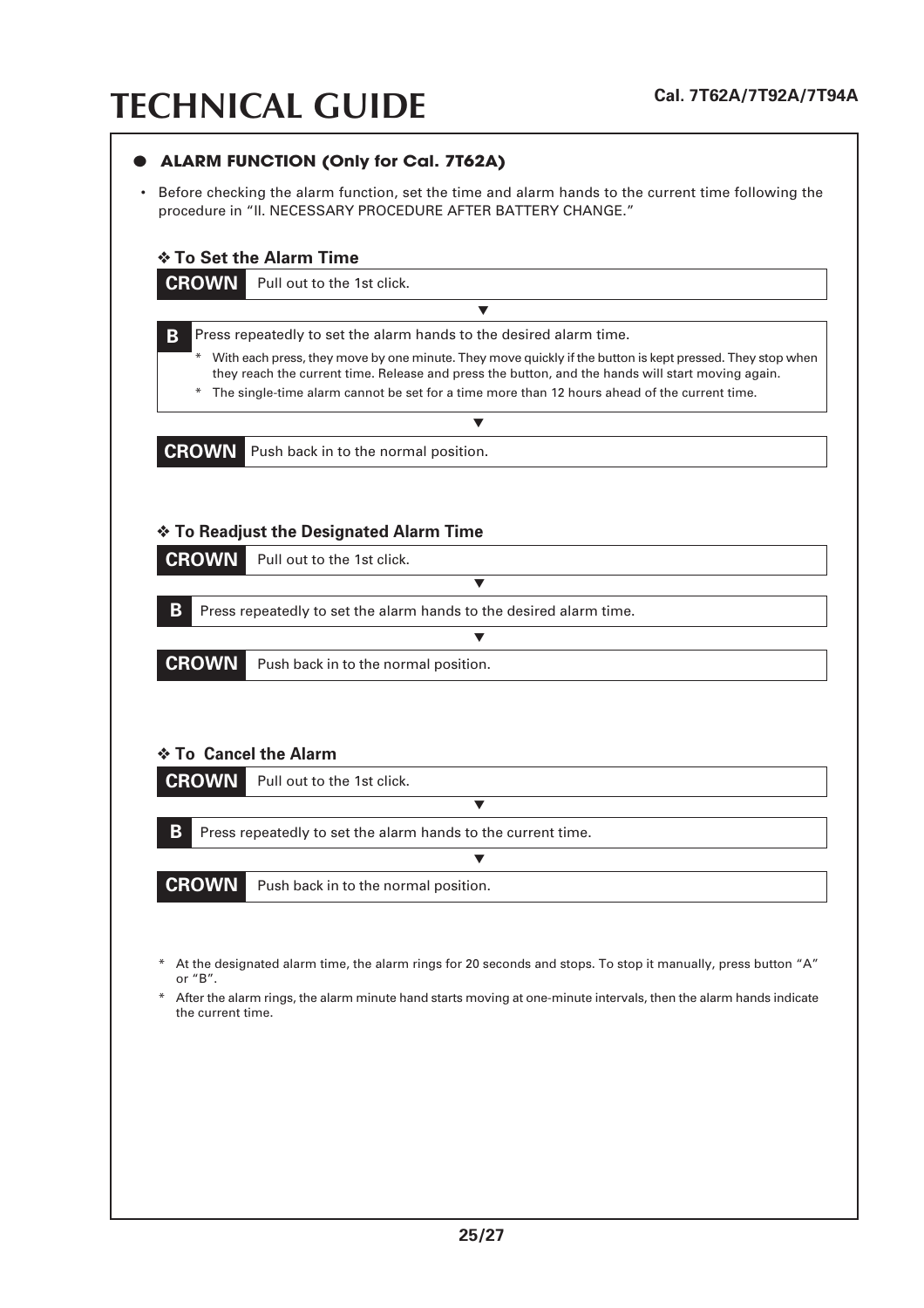### **VI. TROUBLESHOOTING**

|          | Symptom                                                                                  | <b>Possible causes</b>                                                                                                                                                                            | <b>Solutions</b>                                                                                                                                                                      |
|----------|------------------------------------------------------------------------------------------|---------------------------------------------------------------------------------------------------------------------------------------------------------------------------------------------------|---------------------------------------------------------------------------------------------------------------------------------------------------------------------------------------|
| Movement | The watch<br>stops<br>operating.                                                         | The battery has been depleted.                                                                                                                                                                    | Measure the battery voltage.<br>Replace the battery with a new<br>one.                                                                                                                |
|          |                                                                                          | The hour wheel and the pinion<br>of the minute wheel are not<br>properly engaged. (Or the teeth<br>of the hour wheel and/or minute<br>wheel has been broken.)                                     | Check the relevant parts, and<br>replace the damaged parts with<br>new ones.                                                                                                          |
|          |                                                                                          | The hooking portions of the<br>circuit block cover are not<br>properly engaged, resulting in<br>poor conductivity.                                                                                | Securely attach the hooks of<br>the circuit block cover to the<br>main plate.                                                                                                         |
|          |                                                                                          | The coil is broken.                                                                                                                                                                               | Measure the coil block<br>resistance. Replace the coil with<br>a new one.                                                                                                             |
|          |                                                                                          | One or more wheels have been<br>contaminated with dirt, dust or<br>other particles.<br>An excessive amount of oil in<br>the movement has caused<br>adhesive forces among the<br>parts. (wringing) | Remove dirt or dust and clean<br>the contaminated wheels. Be<br>careful so as not to damage the<br>teeth of the plastic parts while<br>cleaning.                                      |
|          | The current consumption<br>for the whole movement<br>exceeds the standard<br>value.      | Dirt, dust or foreign particles<br>are adhered to the movement.                                                                                                                                   | Remove dirt, dust or foreign<br>particles and clean the<br>movement.                                                                                                                  |
|          |                                                                                          | The driving pulse is generated<br>in order to compensate the<br>excessive load applied to the<br>wheels. (The oil is deteriorated,<br>leaked or ran out.)                                         | If the current consumption for<br>the circuit block alone is within<br>the standard value range,<br>overhaul and clean the<br>movement parts, and then<br>make the measurement again. |
|          | The current consumption<br>for the circuit block alone<br>exceeds the standard<br>value. | The light from outside the<br>movement is affecting the<br>measurement.                                                                                                                           | Shut out the light, and make the<br>measurement again.                                                                                                                                |
|          |                                                                                          | There is a defect in the IC<br>(integrated circuit).                                                                                                                                              | Replace the circuit block with a<br>new one.                                                                                                                                          |
|          | The date dial shows an<br>abnormal movement.                                             | The date dial has become<br>improperly engaged with the<br>date driving wheel or<br>disengaged from the date<br>driving wheel.                                                                    | Check the rotation and<br>engagement of the date dial.<br>Bend the date dial downward<br>to adjust the clearance. Or<br>replace the date dial with a new<br>one.                      |
|          | The date dial does not<br>move.                                                          |                                                                                                                                                                                                   |                                                                                                                                                                                       |
|          | The date does not<br>change.                                                             | The date<br>jumper<br>has<br>disengaged.                                                                                                                                                          |                                                                                                                                                                                       |